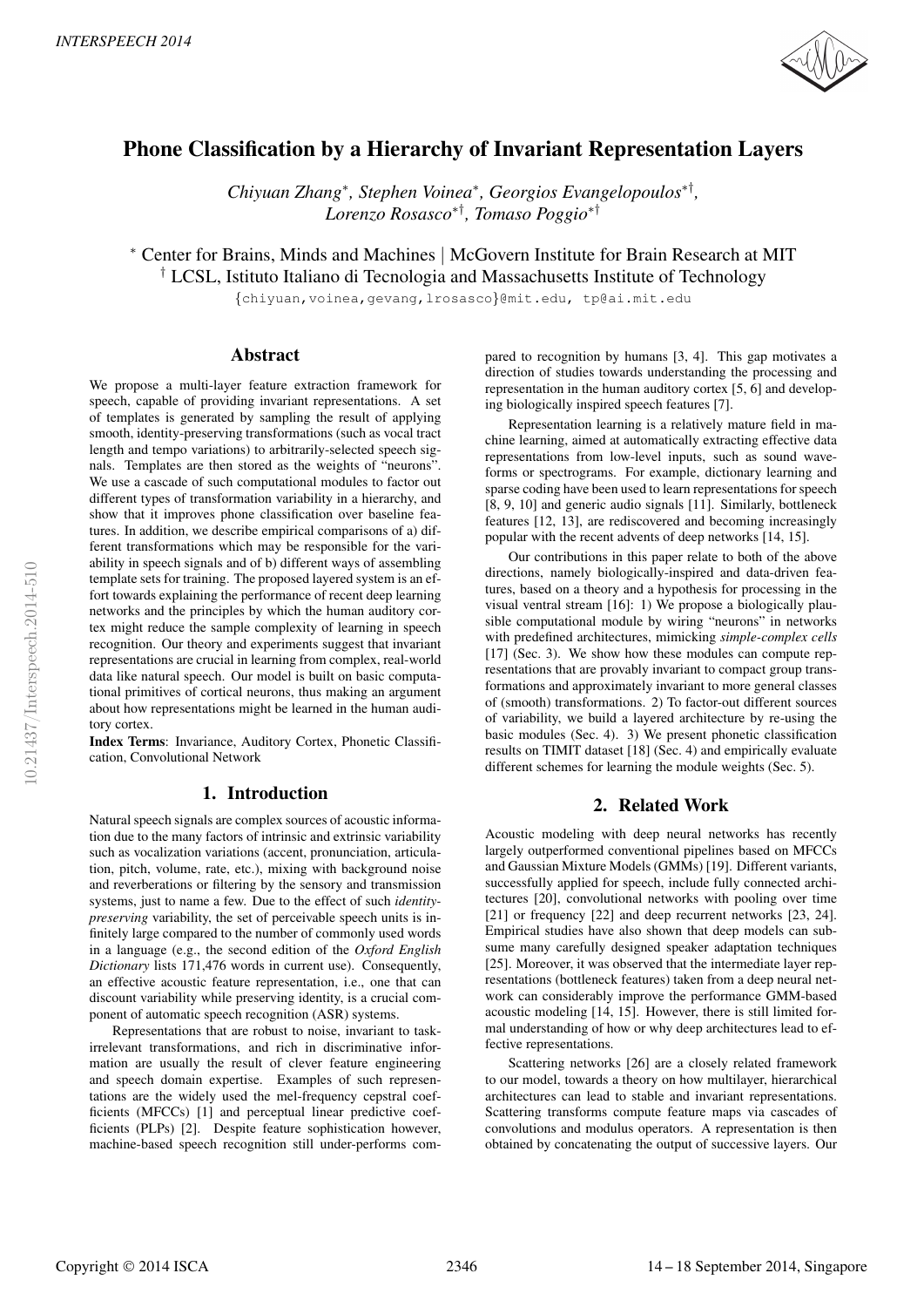work shares the same of goal of building and explaining invariant representations through multilayer architectures. However, by using biologically plausible computational modules, we also reason about a possible mode of memory-based learning of invariances in the auditory cortex. In addition, we consider a model where different transformations are progressively factored out on different layers.

### 3. Invariant Representation Learning

In this section, we present the theory and implementation aspects of a biologically plausible module for computing features invariant to transformations and motivate a memory-based scheme for learning invariant representations from data.

#### 3.1. Invariance and Learning Complexity

Real world signals are complicated in many different ways. One could argue though that the transformations that preserve semantic identity account for almost all the complexities in recognition tasks [16]. Such complexities have been the major difficulty in applying machine learning algorithms to real world problems. In recent years, due to advances in hardware, effective regularization techniques and improved optimization algorithms, sophisticated models are being trained on huge datasets containing multiple aspects of real world complexities. For example, 5, 780 hours of Google Voice input data was used in [27]. Augmenting the training set by applying label-preserving transformations to the data is also a technique known to boost system performance [28, 29].

Despite their impressive recognition performance, such systems are diverging from principles evident in human intelligence. A child, for example, can learn to recognize individual words by hearing a few examples of them, with limited supervision. Studies show that a two-year baby would probably be exposed to roughly 1000 hours of speech [30], which is mostly *unlabeled*. Both theoretical and empirical results [31, 16] support the argument that with a representation invariant to irrelevant transformations, fewer training samples (*sample complexity*) and simpler learning models (*model complexity*) could be used to achieve the same learning performance.

#### 3.2. Group Theory and Invariant Representations

Mathematically, invariance is defined through transformations that leave some quantity unchanged. In our case, we are particularly interested in *identity-preserving* transformations. Such transformations (for example the rigid motion of objects) can often be modeled as *groups* [32].

Consider the space  $X$  of all possible input signals (e.g., speech sound waveforms), and an identity-preserving group G that acts on  $X$ . That is, for the identity space, or label space  $Y$  (e.g., the set of all phonetic labels), and the ground-truth label map<sup>1</sup>  $\mathfrak{g} : \mathcal{X} \to \mathcal{Y}$ , we have  $\mathfrak{g}(x) = \mathfrak{g}(g \circ x)$  for all  $x \in \mathcal{X}, g \in G$ . The goal is to construct a *representation map*  $r : \mathcal{X} \to \tilde{\mathcal{X}}$  to the feature space  $\tilde{\mathcal{X}}$  in which the transformations of G keep the representation unchanged. In other words,  $r(x) = r(q \circ x)$  for all  $x \in \mathcal{X}, q \in G$ .

The actions of G define an *equivalence relation*  $\sim$  on X as:  $x \sim x'$  if and only if  $\exists g \in G$  such that  $x = g \circ x'$ . The equivalence classes  $[x] = \{x' \in \mathcal{X} : x \sim x'\} = \{g \circ x : g \in$  $\widehat{G}$  are called *orbits* of G because [x] is the "orbit" of applying all  $g \in G$  to x. This equivalence relation induces a *quotient* 



Figure 1: Illustration of an invariant representation module.

*map*  $q: x \mapsto [x]$  from X to the *quotient space*  $\mathcal{X}/G$  (a.k.a. the *orbit space*). It is easy to see that q is invariant to actions of G:

$$
\mathsf{q}(x) = [x] = [g \circ x] = \mathsf{q}(g \circ x), \quad \forall x \in \mathcal{X}, g \in G
$$

So letting  $\tilde{\mathcal{X}} = \mathcal{X}/G$ ,  $r = q$  will be an invariant representation map. Note this map is also discriminative, because  $[x] \neq [x'] \Leftrightarrow \nexists g \in G, s.t. g \circ x = x'$ , so x and x' will have different labels / identities.

#### 3.3. Neuronal Modules for Computing Invariant Maps

For a compact group G and a fixed signal  $x \in \mathcal{X}$ , the normalized *Haar measure* on G induces a probability distribution  $p_x$ supported on all the signals in the orbit  $[x]$ . The high dimensional distribution  $p_x$ , having the same role as the orbit  $[x]$ , can be characterized by the collection of one dimensional distributions  $p_{x,t}$  induced by projecting onto all the vectors t on the unit sphere [33, 16].

Under this reasoning, we propose a concrete model implementation of an invariant map, using only basic neuron primitives (high-dimensional dot product and nonlinearity) and several steps of approximation. First, a finite set of (randomly chosen) signals  $t^1, \ldots, t^K$ , called templates, are used. Then, the one dimensional distributions  $p_{\langle x,t^k \rangle}$  are approximated by discrete estimates (histograms of  $\dot{N}$  bins). Specifically,  $N$  shifted *step functions*  $\eta_n$  are integrated to get the cumulative histogram counts for the projections on each  $t^k$ :

$$
\mu_n^k(x) = \int_G \eta_n(\langle g \circ x, t^k \rangle) \, dg \tag{1}
$$

For neural modules, we use a smooth neuron nonlinearity (e.g., sigmoid) to approximate the step function. For a unitary  $G$ , it holds that  $\langle g \circ x, t^k \rangle = \langle x, g^{-1} \circ t^k \rangle$ . Thus, to compute (1), we do *not* need to obtain all the transformed versions of a signal x; instead, at training time, we *observe* and store a collection

 ${}^{1}$ For simplicity, we assume this is a deterministic mapping.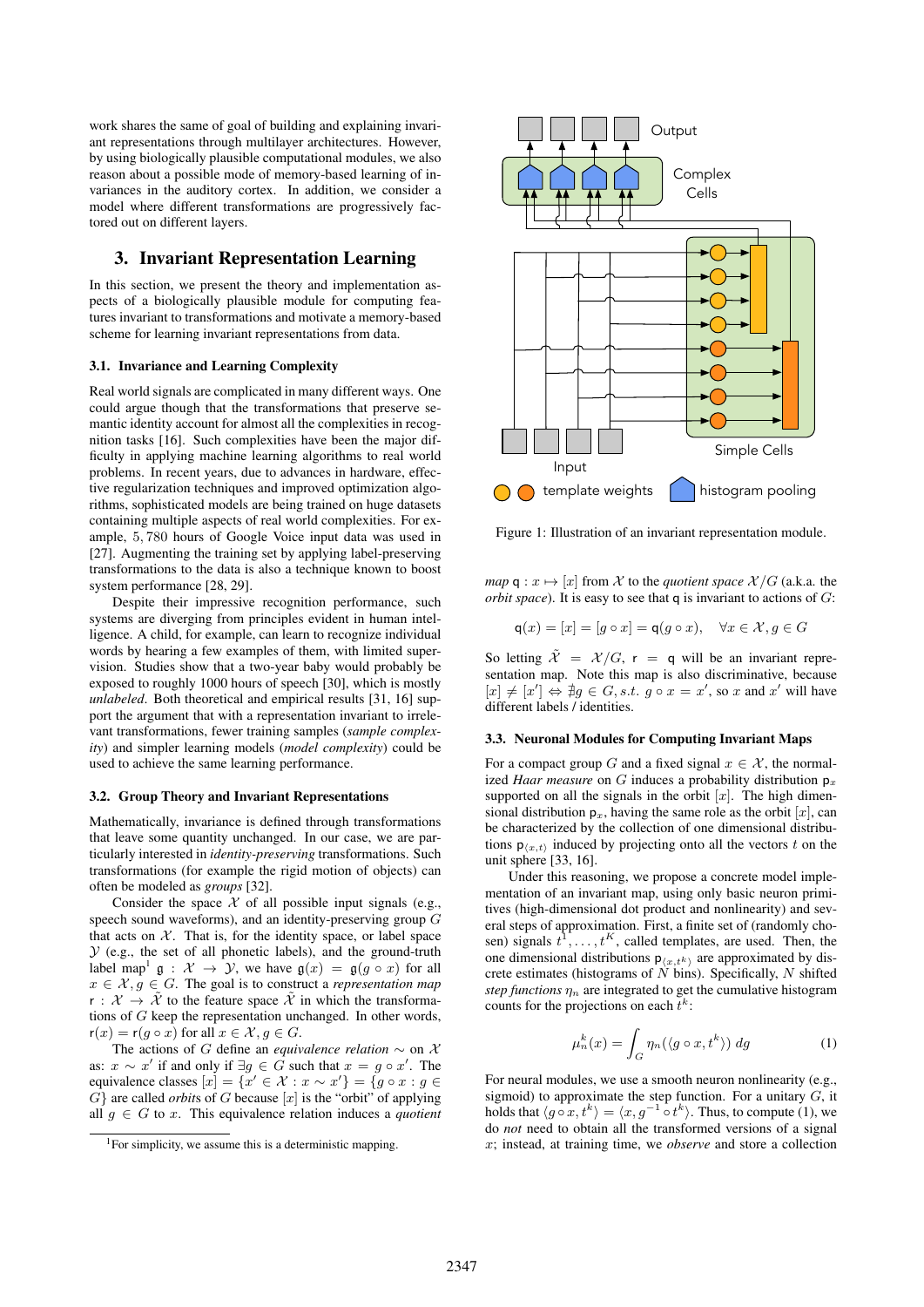of templates  $\{t^k\}_{k=1}^K$  and all transformed versions  $\{g \circ t^k\}_{g \in G}$ for each one, i.e.  $\mu_n^k(x) = (1/|G|) \sum_{g \in G} \eta_n(\langle x, g \circ t^k \rangle).$ 

To get the representation for new inputs, the *normalized* inner products with all transformed templates are computed and then histogram-pooled over each template orbit. The output is the  $N \times K$ -dimensional vector formed by K components of N histogram bins each. An illustration of such an invariant representation module is shown in Fig. 1. This module is reminiscent of the simple-complex cell modules [17], where inner products (filtering) are computed by the *simple cells* and pooling operations are carried out by the *complex cells*.

Note that in some cases it might be empirically favorable to use moment pooling with a nonlinearity function of the form  $\eta_n(\cdot) = (\cdot)^n$  instead of histograms. This covers several special cases such as the *energy model* of complex cells [34] for  $n = 2$ and *mean pooling* for  $n = 1$ . With proper normalization, *max pooling* [35] is also approximated for  $n \to \infty$ .

#### 3.4. General Smooth Transformations

For groups that are only *locally compact*, we could pool over a subset  $G_0 \subset G$  to generate a local signature as

$$
\mu_n^k(x) = \frac{1}{V_0} \int_{G_0} \eta_n(\langle x, g \circ t^k \rangle) \, dg, \quad G_0 \subset G \qquad (2)
$$

where  $V_0 = \int_{G_0} dg$  is a local normalization constant in order for a valid probability distribution to be defined. It can be shown that this local signature is *partially* invariant to a restricted subset of transformations when the input and the templates have a *localization* property [16]. Dealing with general non-group transformations is more complicated. The basic idea is to rely on smoothness, and linearize locally at some *key transformations*. Approximate invariance could be achieved by combining these locally computed signatures. The more complicated the transformations are, the more *key transformations* are needed for a good approximation. Please refer to [16] for details. As a remark, not all transformations can be handled in our framework. For non-smooth transformations, it is difficult to control the behavior of local approximations in general. Furthermore, for non-invertible transformations (e.g., sound occlusions), one cannot recover the discriminative information that has been permanently lost.

#### 3.5. Memory-based Learning of Invariance

Learning of invariant modules could be implemented through "memorizing" the transformed templates at training time and storing them in the "synapses" (i.e., the weights of module inputs). In this paper, we consider two modes of learning through stored transformations: *explicit* refers to generating the transformed templates by explicitly modeling the transforms and sampling by synthesis; *implicit* refers to forming a collection of grouped samples from the training data and assuming each group is generated via the same, *unknown* transformation. Specific examples of the two learning modes are given in Sec. 5.

One merit of our framework is that we do not need to explicitly know what the underlying transformation is in order to be invariant to it. The implicit mode, in the form of *unsupervised learning*, is very natural in vision, e.g., through the continuous observation of moving (transformed) objects. The temporal continuity accounts for collecting the set of a transformed template without knowing the identity of either the template (object) or the underlying transformation. Although the analogies



Figure 2: Phone classification error rates on TIMIT Core, using one-vs-rest regularized linear classifiers (scat-n: n-th order scattering [26], inv-n: n-th layer invariant representation).

for the auditory system are not apparent, in Sec. 5 we empirically study different schemes for implicit learning.

### 4. Evaluation of a Layered Representation

In this section, we propose and empirically evaluate a multilayer architecture for invariance to multiple transformations, based on stacking multiple invariance modules. The proposed architecture is used to extract representations of segmented phones for phonetic classification on the TIMIT dataset [18].

Multilayer Invariant Representation: A three-layer representation is formulated by stacking modules for invariance to local frequency shifts, vocal tract length (VTL) and signal tempo. Note that VTL can be substantially the largest source of variability in the waveform of vowel sounds [36], and VTL normalization [37] is a commonly applied speaker adaptation technique in ASR systems.

The *first layer* computes standard Mel-frequency filter bank features from the raw waveform, which can be seen as a specific invariance module under our framework: the transforming templates are frequency-shifted Fourier basis; locally-weighted mean pooling (mel-filter energies) is applied on the projection of the input on the template set. Since pooling is only over a local subset of frequency-shifting transformations, the representation is only approximately invariant to small frequency shifts. The *second layer* attempts to handle speaker variability through a module of VTL-invariance. For obtaining the sets of transformed templates (explicit learning of the simple cells), we randomly sample frames from the training data. Each sample is a single template  $t^k$ , which we explicitly transform by VTL variations [37] with warping factors ranging in [0.8, 1.2]. Each template is thus associated with samples from a VTL orbit set. The *third layer* is aimed at compensating for the variations of the pace or speed of speech signals. Again, randomly sampled training frames are used as templates, transformed by varying the tempo within the range  $[0.5, 1.9]$ .

Experimental Setting: TIMIT consists of phoneticallybalanced, prompted English speech recordings, including 6300 sentences spoken by 630 speakers from 8 dialect regions. We use the standard Train / Test partition and report phone clas-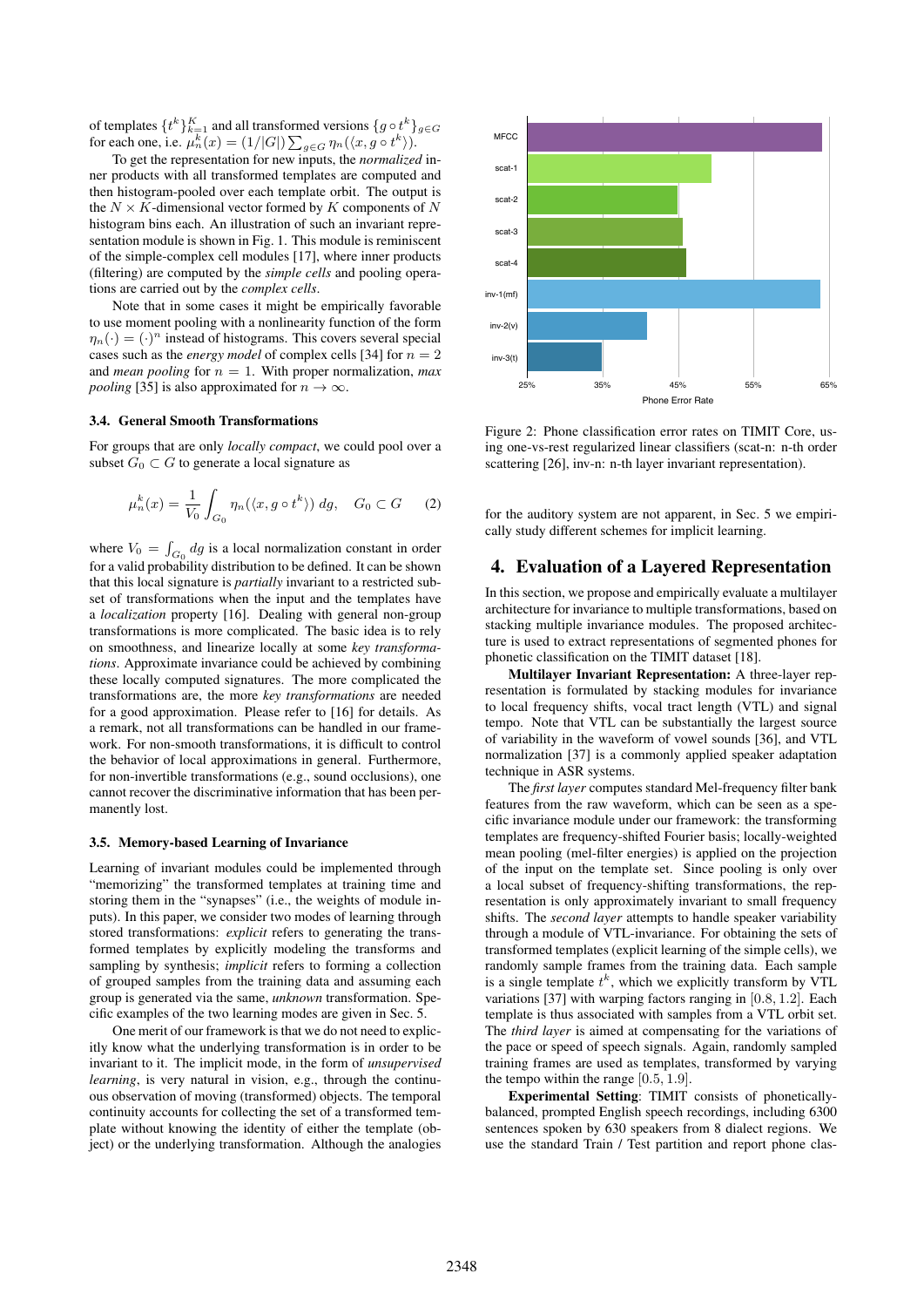| <b>Explicit</b> |        |        |            |        |        | Implicit |        |             | Reference     |        |  |
|-----------------|--------|--------|------------|--------|--------|----------|--------|-------------|---------------|--------|--|
| warp            | pitch  | tempo  | time shift | VTL    | kmeans | category | SА     | <b>MFCC</b> | scat-1        | scat-2 |  |
| 41.85%          | 42.39% | 43.35% | 43.86%     | 40.89% | 46.26% | 46.79%   | 42.99% |             | 64.15% 49.37% | 44.94% |  |

Table 1: Phone classification error rate using different invariance modules.

sification error rates on the Core Test set. The dataset phonetic labels contain 61 classes. Following standard practices, we fold the 61 classes into 39 categories [38]. We formulate a multiclass classification problem, using one-vs-rest regularized linear regression classifiers, with the regularization coefficients decided by 5-fold cross validation. We explicitly avoided using kernel-based, non-linear methods in order to demonstrate the effectiveness of the representation for small model complexity.

Baselines and Results: We compare the multilayer model with the deep scattering spectrum (DSS) [26] representation and a baseline using MFCC (with  $\Delta$  and  $\Delta\Delta$ ) under the same setting. Fig. 2 shows phone error rates for all systems, including results from intermediate layers of the proposed multilayer architecture (denoted inv-1(mf), inv-2(v) and inv-3(t) for Mel, VTL and tempo layers respectively). First- to fourth-order DSS (denoted scat-n for each order n) all outperform the MFCC baseline significantly. However, adding layers beyond two does not improve performance, which was also observed in [26] (Note: Even though we are using the software package provided by the authors to compute scattering transforms, the reported errors are different from the ones in [26] as we are using a much weaker classifier). The performance of the first invariance layer inv-1(mf) is slightly better than the MFCC baseline. The second layer inv-2(v), by compensating for VTL variations, boosts the classification accuracy significantly, outperforming all orders of deep scattering transforms. The additional tempo layer inv-3(t) further reduces the overall error to 35%.

# 5. Evaluation of Explicit and Implicit Sets of Transformed Templates

In this section, we evaluate the relative significance of different transformations for speech representations, along with a preliminary study on data-driven methods for invariant layers without explicit transformation encoding. Phone error rates on TIMIT Core Set for different invariance modules are shown in Table 1.

A set of explicit transformations, for typical sources of speech variability, are considered for building transformationspecific invariant representations (see *Explicit* in Table 1):

- warp: transform the template signals  $t[n]$  as  $g_{\varepsilon} \circ t[n] =$  $t_{\varepsilon}[n] = t[(1+\varepsilon)n]$  with warping factors  $\varepsilon$  within the range  $[-0.4, 0.4]$  (step 0.1).
- pitch: scale the pitch of the template signals within the range [0.7, 1.5] (step 0.02) while preserving the tempo.
- tempo: modify the tempo of the template signals within the range  $[0.5, 1.9]$  (step 0.03) for fixed pitch.
- time shift: shift the time index of the template signals within the range of one third of the window size.
- VTL: apply vocal tract length perturbation to the template signals with warping factors within the range [0.8, 1.2] (step 0.01).

Our results are consistent with studies on the role of VTL as a major source of transformation variability in speech signals [36]. A signature from pitch-based modules also works quite well, probably due to the similar effects of pitch to VTL variations. Surprisingly, the warping-based module also works very competitively.

As discussed in Sec. 3.5, our framework can also learn the invariances in an implicit, unsupervised mode, without explicitly or analytically modeling the underlying transformations, as long as the *orbits* of transformed templates can be identified and sampled. Three types for identifying (or observing) orbit samples are tested (see *Implicit* in Table 1):

- kmeans: cluster random training samples, and treat each cluster as an orbit.
- category: partition random training samples by their phonetic category, i.e., each phoneme class corresponds to one orbit.
- SA: like category but use the partition defined by the dialect sentences (SA) in TIMIT. This subset contains two sentences read by *all* the speakers from the eight dialect regions, defining a relatively clean partition that exposes speaker variability.

The dialect-based partition SA performs best out of the three, and category works slightly worse than kmeans. This is probably because orbits defined by phonetic categories encompass multiple and composite transformations, making it very difficult to approximate well in a single layer with limited number of templates and histogram bins (Sec. 3.4).

These preliminary results suggest that prior knowledge of the signal domain can help in aiming for invariance to specific, "typical" transformations. However, even without domain knowledge, invariant representations can be learned in a supervised or, most importantly, unsupervised way. The two can be potentially combined in multilayered, hierarchical architectures of low-level, part-based, analytic templates and higher-level, whole-based data-driven templates.

# 6. Conclusions

Based on a theory of invariant representations under compact group transformations and approximately invariant representations under general smooth transformations, we proposed invariant feature extraction modules that can be cascaded to factor out different transformations. Such modules can be constructed using templates and their transformed versions, either via explicit parametrization and sampling from the transformations or implicit (unsupervised) learning from data. The proposed modules and layers use basic computational primitives of "neurons", thus any results under this framework can form hypotheses on representation and recognition in the auditory cortex, and shed light on how humans learn to recognize speech.

## 7. Acknowledgements

This material is based upon work supported by the Center for Brains, Minds and Machines (CBMM), funded by NSF STC award CCF-1231216. Lorenzo Rosasco acknowledges the financial support of the Italian Ministry of Education, University and Research FIRB project RBFR12M3AC.